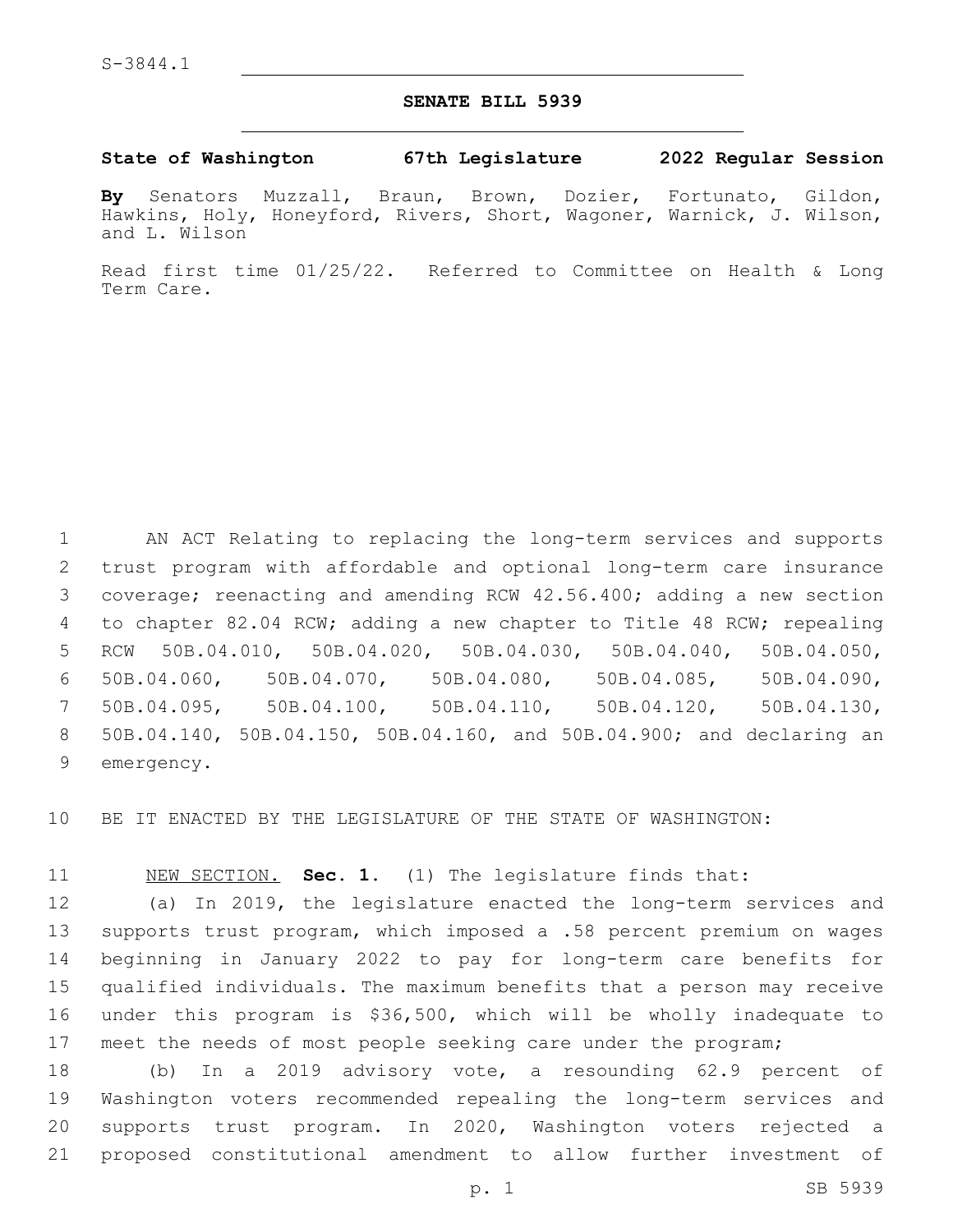program funds, resulting in a projected \$15,000,000,000 unfunded liability (on a net present value basis) and necessitating future benefit cuts or premium increases to maintain the program's solvency; 4 and

 (c) A new approach must be considered to replace the long-term services and supports trust program; one that encourages individuals to responsibly plan for their long-term care needs, recognizes both the long-term savings produced and the dignity preserved by allowing seniors to age in their homes, ensures coverage is affordable, leverages existing state funds, provides consumers with options, and trusts Washingtonians to make the best decisions for themselves and 12 their loved ones.

 (2) Therefore, it is the intent of the legislature to repeal the existing long-term services and supports trust program and replace it with a new program of state-financed reinsurance that will stabilize the private long-term care insurance market and provide Washington consumers with access to long-term care coverage that is both 18 affordable and optional.

 NEW SECTION. **Sec. 2.** DEFINITIONS. The definitions in this section apply throughout this chapter unless the context clearly requires otherwise.

 (1) "Account" means the Washington long-term care reinsurance 23 program account created in section 9 of this act.

 (2) "Association" means the Washington long-term care reinsurance 25 association created in section 3 of this act.

 (3) "Attachment point" means the threshold amount for claims costs incurred by an eligible long-term care insurance issuer for an enrolled individual's covered benefits in a benefit year, above which the claims costs for benefits are eligible for reinsurance payments under the program.30

 (4) "Commissioner" means the Washington state insurance 32 commissioner.

 (5) "Program" means the Washington long-term care reinsurance 34 program established in section 4 of this act.

 (6) "Reinsurance payment" means an amount paid by the program to 36 an eligible long-term care insurance carrier.

 NEW SECTION. **Sec. 3.** WASHINGTON LONG-TERM CARE REINSURANCE ASSOCIATION. (1) The Washington long-term care reinsurance

p. 2 SB 5939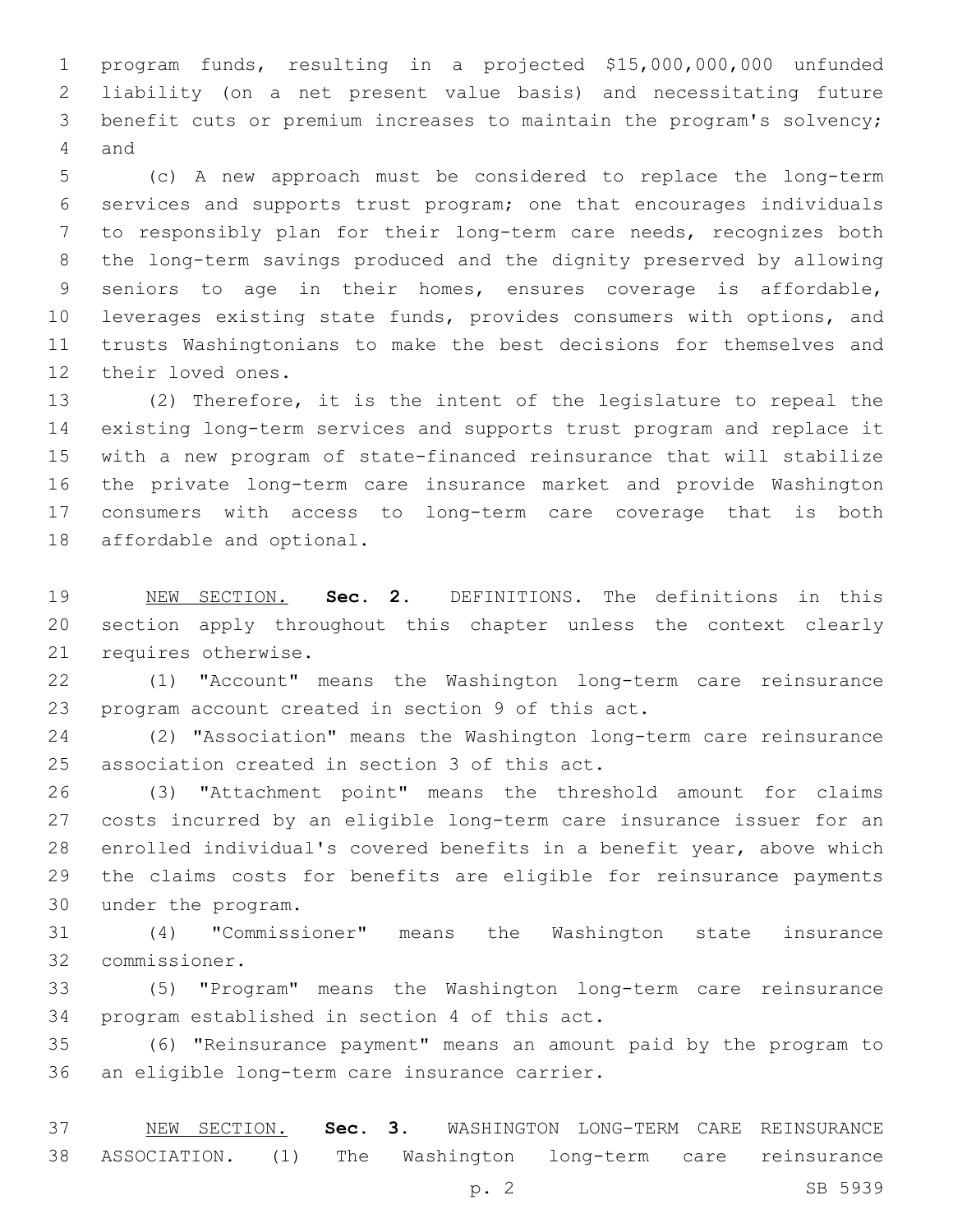association is created as a nonprofit corporation. The association is formed for the purpose of operating the Washington long-term care reinsurance program. The association is comprised of all long-term care insurance issuers offering long-term care insurance policies under chapter 48.43 RCW on behalf of residents of Washington. The association is a nonprofit corporation under chapter 24.03 RCW and 7 has the powers granted under that chapter.

(2) The association is governed by a board consisting of:

 (a) Two members representing issuers of individual long-term care insurance policies in Washington under chapter 48.83 RCW;

 (b) Two members representing issuers of group long-term care insurance policies in Washington under chapter 48.83 RCW;

 (c) A member representing an organization that represents retired 14 persons;

(d) A member with technical expertise in reinsurance; and

 (e) A public member representing consumers who purchase individual market long-term care insurance policies.

 (3) The association may perform the functions specified in 19 section 4 of this act.

 (4) The commissioner shall convene the initial meeting of the 21 association board.

 NEW SECTION. **Sec. 4.** WASHINGTON LONG-TERM CARE REINSURANCE PROGRAM—CREATION, ADMINISTRATION, BOARD DUTIES. (1) The Washington long-term care reinsurance program is established for the purposes of stabilizing the rates and premiums for long-term care insurance, expanding access to long-term care insurance, and providing assurance that the long-term care insurance policies will be available into the future.

 (2) The program must be operated by the association through the board in accordance with the long-term care reinsurance program plan of operation approved by the commissioner under section 6 of this act. The board of the association shall serve as the program 33 management board for the program.

 (3) The board has the following powers and duties related to 35 operation of the program:

 (a) Prepare and propose to the association amendments to the articles of organization and bylaws of the association to provide for 38 operation of the program;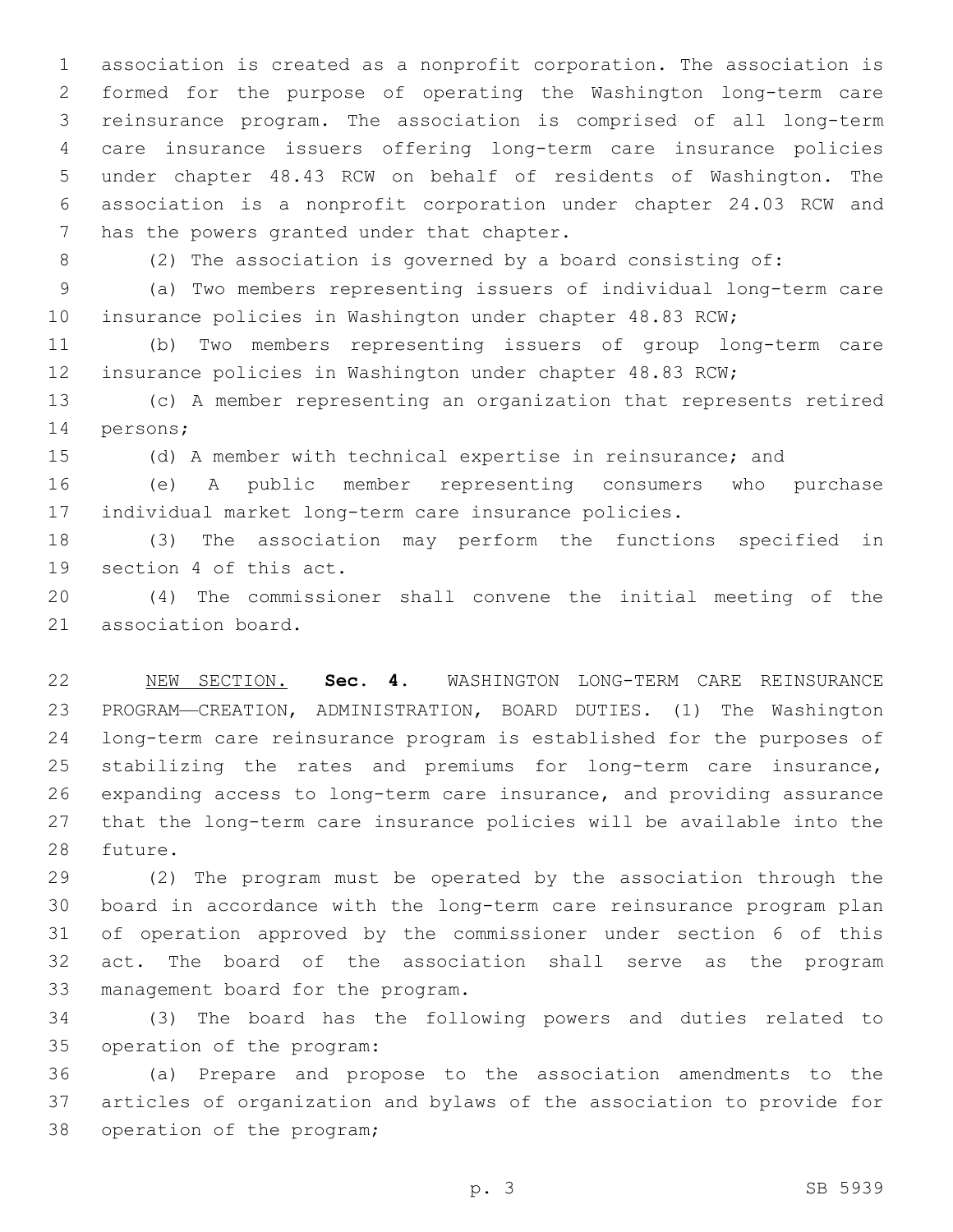1 (b) Prepare and adopt a long-term care reinsurance program plan 2 of operation as provided in section 6 of this act and submit it to 3 the commissioner for approval;

4 (c) Conduct all activities in accordance with the program plan of 5 operation approved by the commissioner under section 6 of this act;

6 (d) Enter into contracts as necessary to collect and disburse the 7 assessment for reinsurance payments;

8 (e) Enter into contracts as necessary to operate and administer 9 the program;

10 (f) Sue or be sued, including taking any legal action necessary 11 or proper for the recovery of any assessment for, on behalf of, or 12 against health carriers and third-party administrators or other 13 participating persons for reinsurance payments;

14 (g) Appoint, from among members of the board, committees as 15 necessary to provide technical assistance in the operation of the 16 program;

17 (h) Hire independent consultants, including accountants, 18 actuaries, attorneys, investment advisors, and auditors, as the board 19 deems necessary for operation of the program;

20 (i) Conduct periodic audits to assure the general accuracy of the 21 financial data submitted to the program;

22 (j) Cause the program to be audited by an independent certified 23 public accountant;

24 (k) Borrow and repay such working capital, reserve, or other 25 funds as, in the judgment of the board, may be necessary for the 26 operation of the program;

 (l) Contract with an entity for program administration. The board may contract with any entity that is under contract with the board on the effective date of this section as needed for operation of the program for the period of the current contract. Any subsequent contract for administration of the association's other duties shall include duties as may be assigned by the board that are necessary for operation of the program for the period during which the program will 34 be in effect; and

35 (m) Perform any other functions to carry out the program plan of 36 operation and to affect any or all of the purposes for which the 37 program is organized.

38 (4) This section does not require or authorize the adoption of 39 rules by the board under chapter 34.05 RCW.

p. 4 SB 5939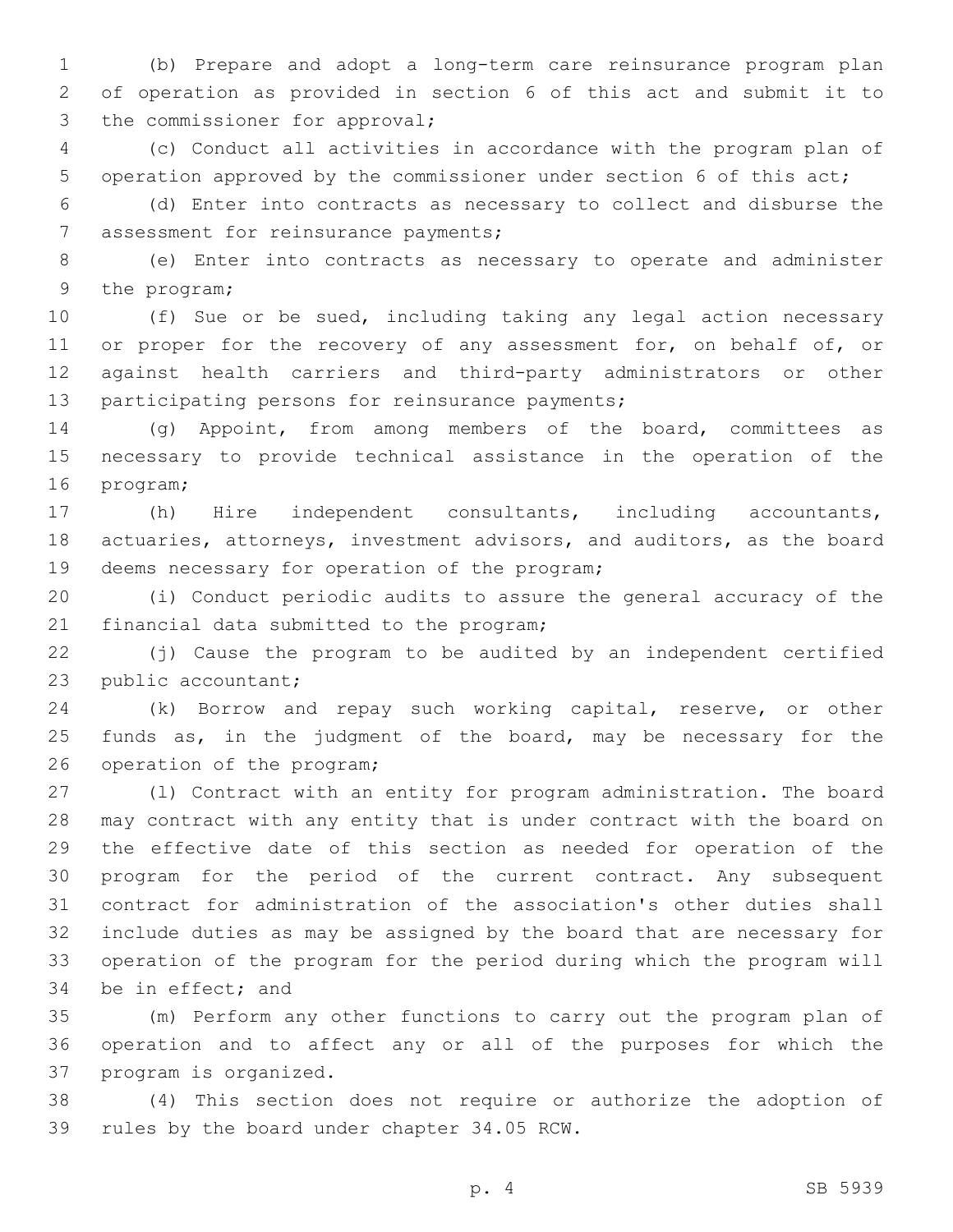NEW SECTION. **Sec. 5.** EXAMINATION, REPORT, AND ENFORCEMENT. (1) The program is subject to examination by the commissioner as provided under chapter 48.03 RCW.

 (2) The board shall submit to the commissioner, by November 1st of the year following the applicable benefit year or 60 calendar days following the final disbursement of reinsurance payments for the applicable benefit year, whichever is later, a financial report for the applicable benefit year in a form approved by the commissioner. The report shall include the following information for the benefit year that is the subject of the report, at a minimum:

11 (a) Funds deposited in the account;

 (b) Requests for reinsurance payments received from eligible 13 long-term care insurance issuers;

 (c) Reinsurance payments made to eligible long-term care 15 insurance issuers; and

 (d) Administrative and operational expenses incurred for the 17 program.

(3) The report must be posted on the association's website.

 NEW SECTION. **Sec. 6.** WASHINGTON LONG-TERM CARE REINSURANCE PROGRAM PLAN OF OPERATION. The Washington long-term care reinsurance program plan of operation must be submitted by the board to the commissioner for review by May 15, 2023, and must be approved by the commissioner by June 1, 2023. The plan of operation shall:

 (1) Provide for the operation of the program separate and apart 25 from the association's other duties;

 (2) Establish procedures for the handling and accounting of 27 assets and moneys of the program;

 (3) Establish regular times and places for meetings of the board 29 in connection with operation of the program;

 (4) Establish data and information requirements for submission of reinsurance payment requests by eligible long-term care insurance issuers, processes for notification of eligible long-term care insurance issuers regarding reinsurance payments and issuing payments, and processes to resolve eligible long-term care insurance issuer appeals related to the amount of reinsurance payments, as 36 provided in section 8 of this act;

 (5) Establish procedures for the collection of assessments from all long-term care insurance issuers to provide for reinsurance claims paid under the program and for administrative expenses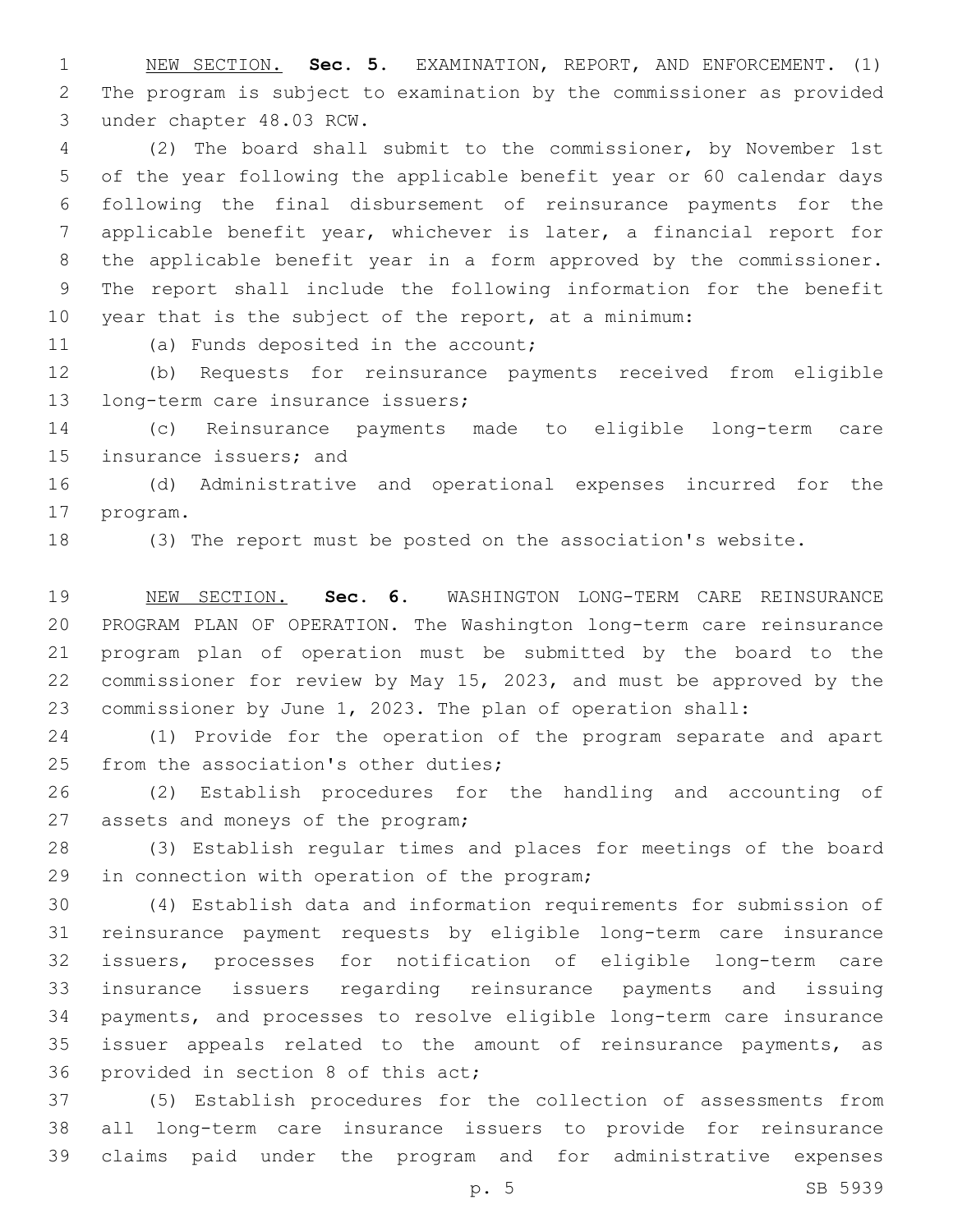incurred or estimated to be incurred during the period for which the assessment is made as provided in section 8 of this act;

 (6) Establish procedures for records to be kept of all financial transactions and for an annual fiscal reporting to the commissioner 5 as provided in section 5 of this act;

 (7) Determine the amount of contingency funding necessary to ensure the continued operation of the program, not to exceed 10 8 percent of gross program assessments;

 (8) Establish a schedule and procedures for long-term care insurance issuers to submit annual statements and other reports deemed necessary by the board to calculate the assessment in section 12 8 of this act; and

 (9) Contain additional provisions necessary for the execution of 14 the powers and duties of the program.

 NEW SECTION. **Sec. 7.** PROGRAM PAYMENTS TO ELIGIBLE LONG-TERM CARE INSURANCE ISSUERS. (1)(a) The commissioner shall determine the attachment point for the program annually, in order to:

(i) Manage the program within available assessment resources;

 (ii) Mitigate the impact of high-cost long-term care insurance policyholders on premium rates in Washington's long-term care 21 insurance market:

 (iii) Stabilize or reduce premium rates in Washington's long-term 23 care insurance market; and

 (iv) Increase participation in Washington's long-term care 25 insurance market.

 (b) Each year the attachment point must be established by the commissioner by March 31st of the year before the applicable benefit year. The attachment point for the claims related to the 2024 benefit year shall be established as 120 percent of the total expected costs for each cohort group. The commissioner shall adjust the attachment point for subsequent years in accordance with claims history data and other information that assists the commissioner in establishing an attachment point that promotes the goals in (a) of this subsection. The commissioner shall identify cohort groups within Washington's long-term care insurance market and establish total expected costs for long-term care insurance policyholders within each cohort group. The commissioner shall identify any data needed from the program to determine the attachment point, cohort groups, and total expected 39 costs within each cohort group for each upcoming benefit year, and

p. 6 SB 5939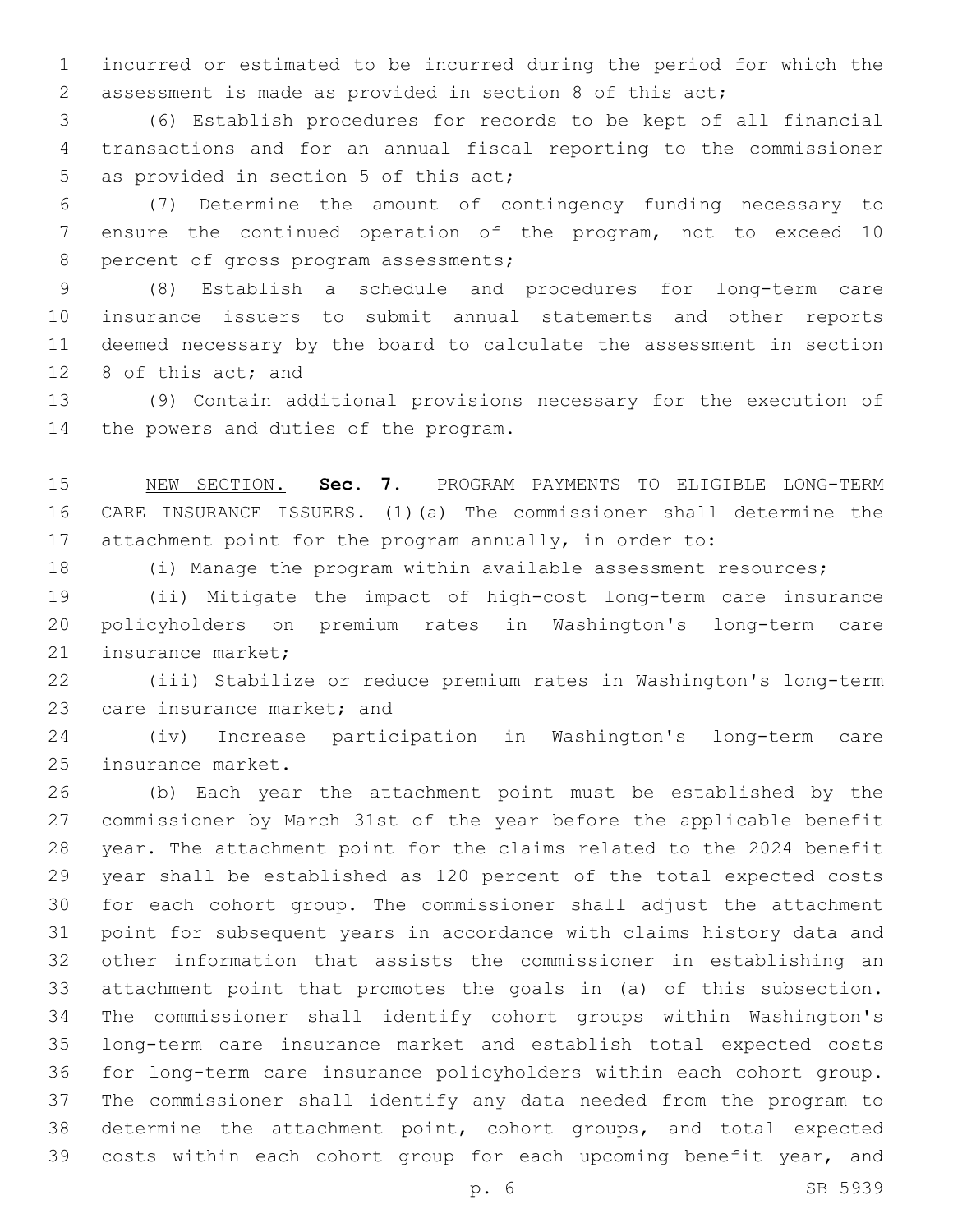such data must be timely provided to the commissioner by the program 2 upon the commissioner's request.

 (2) An eligible long-term care insurance issuer becomes eligible 4 for a reinsurance payment when:

 (a) The claims costs for the covered benefits of an individual enrolled in the eligible long-term care insurance issuer's plan 7 exceed the attachment point; and

 (b) The eligible long-term care insurance issuer makes its requests for reinsurance payments by April 30th in accordance with any requirements established by the board including, but not limited 11 to, requirements related to the format and structure for submission of claims for reinsurance payments. The claims data needed for submission of claims for reinsurance payments shall be established by 14 the commissioner.

 (3) The amount of the reinsurance payment is the amount of expense incurred by the eligible long-term care insurance issuer above the attachment point for each cohort group covered by the eligible long-term care insurance issuer that exceeds the attachment point. The amount of the reinsurance payment that eligible long-term care insurance issuers may receive for cohort groups that exceed the attachment point relevant to that cohort group may be reduced according to an offset formula established by the commissioner to account for a portion of the cohort groups covered by the eligible long-term care insurance issuer that did not exceed the attachment point. The commissioner shall consider the goals of the attachment point established in subsection (1) of this section when establishing 27 the offset formula.

 (4) For each applicable benefit year, on May 30th of the year 29 following the applicable benefit year, the program shall send an initial settlement report to each eligible long-term care insurance issuer in response to their final claims submission for the applicable benefit year. By August 1st of the year following the applicable benefit year, after resolution of any appeals related to the amount of reinsurance payments received, the program shall disburse all applicable reinsurance payments to an eligible long-term 36 care insurance issuer.

 (5)(a) The total annual reinsurance payments made to all eligible long-term care insurance issuers may not exceed \$200,000,000 for any 39 applicable benefit year.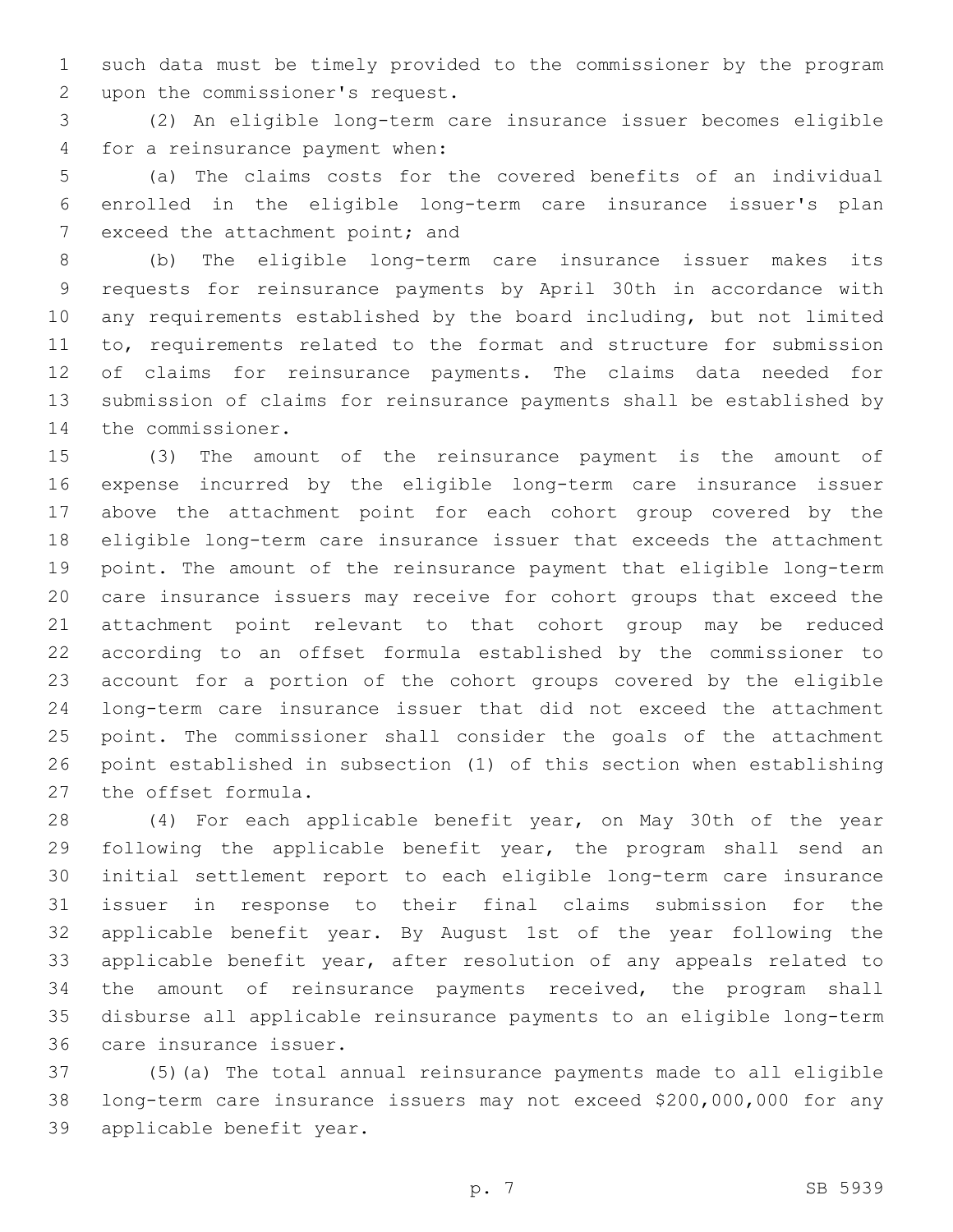(b)(i) If, for any applicable benefit year, the claims submitted under this section exceed \$200,000,000, the board shall make a pro rata reduction in claims payments necessary to keep reimbursement amounts at or below \$200,000,000.4

 (ii) If, for any applicable benefit year, the funds available for claims are less than \$200,000,000 and insufficient to fund the reinsurance payments required by this section, the board shall make a pro rata reduction in claims necessary to remain within the funds 9 available for reinsurance payments.

 (c) If, for any applicable benefit year, the final disbursement of reinsurance payments to eligible long-term care insurance issuers is less than \$200,000,000, funds remaining in the Washington long- term care reinsurance program account created in section 9 of this act must be used to reduce assessments for the subsequent applicable calendar year or to establish contingency funds consistent with the 16 program plan of operation.

 NEW SECTION. **Sec. 8.** PROGRAM ASSESSMENTS. (1) All long-term care insurance issuers offering long-term care insurance policies under chapter 48.43 RCW on behalf of Washington residents shall pay an annual reinsurance assessment under this section. On or before October 1, 2023, and on or before May 15th of each subsequent year, the board shall determine the reinsurance assessment for the subsequent calendar year and report the amount to the commissioner for review and approval. The gross assessment amount must be adequate to cover the total expected reinsurance claims for the subsequent calendar year plus anticipated administrative expenses not to exceed 1.5 percent of gross program assessments for the subsequent calendar year. The gross assessment amount for any calendar year may not exceed \$200,000,000. The gross assessment amount calculated in 2023 may include contingency funds. The gross assessment calculated in subsequent years may not include contingency funds.

 (2) Each long-term care insurance issuer's reinsurance assessment must be determined based on annual statements and other reports deemed necessary by the board. The amount of the annual reinsurance assessment for each long-term care insurance issuer shall be established by a determination by the board of the total expected reinsurance claims for the subsequent calendar year and dividing the amount among all long-term care insurance issuers according to each issuer's total premiums charged to its long-term care insurance

p. 8 SB 5939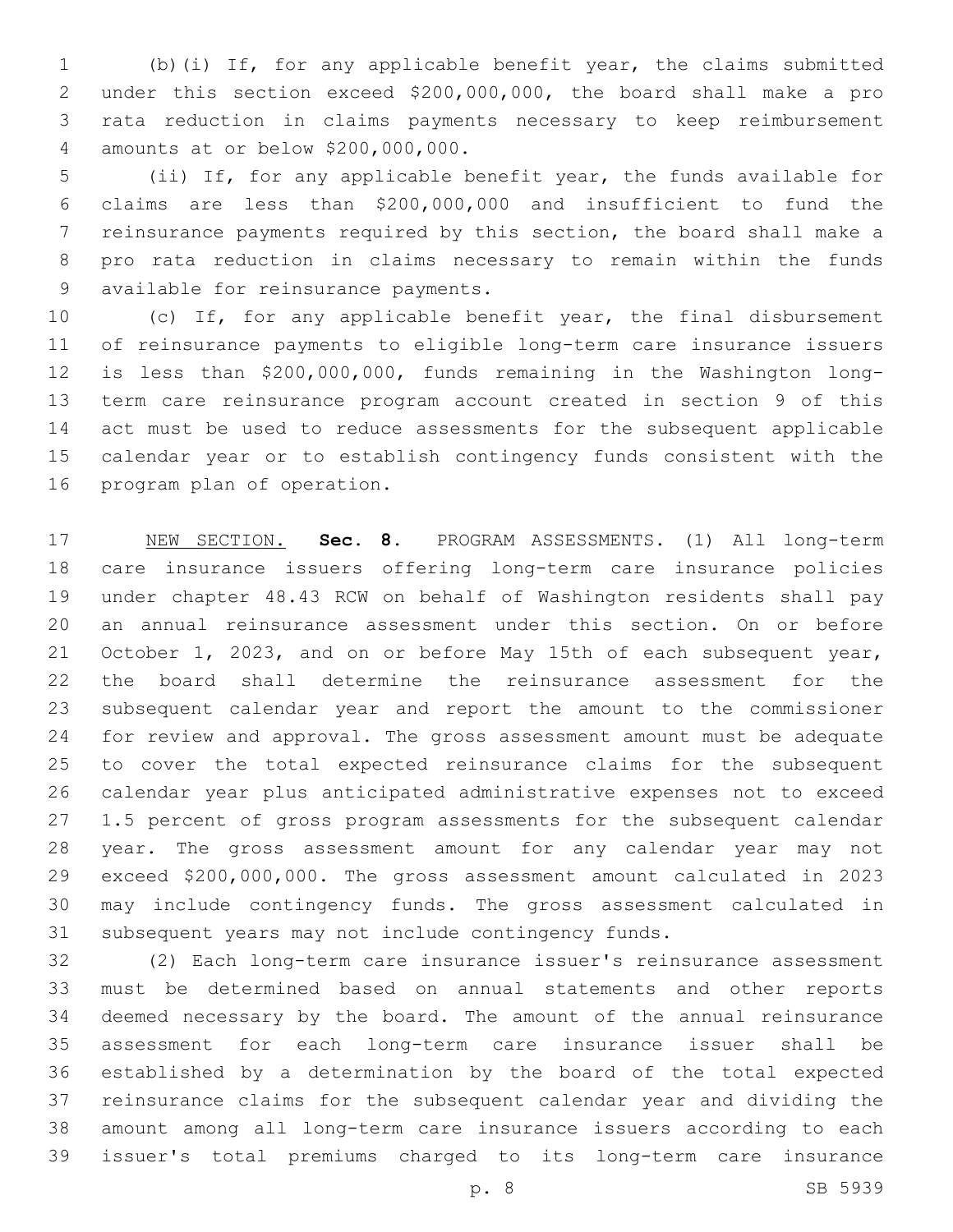policyholders in Washington for the present calendar year as a percentage of the total premiums charged by all long-term care insurance issuers in Washington in the present calendar year.

 (3) The commissioner shall approve the assessment and notify the board by October 15, 2023, and by May 30th in subsequent years.

 (4) The board shall provide written notification to each long- term care insurance issuer offering long-term care insurance policies under chapter 48.43 RCW on behalf of Washington residents of the issuer's estimated total assessment by October 16, 2023, and June 1st 10 of each subsequent year, and its payment obligation for the upcoming year. The board shall determine a payment schedule for receipt of reinsurance assessments under this section in accordance with the program plan of operation. Payment collections may be made no more 14 frequently than quarterly.

 (5) Payments are due to the board within 45 days of the payment schedule determined under subsection (4) of this section. The board 17 shall charge interest, which begins to accrue on the 46th day, on amounts received after the 45-day period. The board may allow each long-term care insurance issuer in arrears to submit a payment plan, subject to approval by the board and initial payment under an 21 approved payment plan.

 (6) The board may abate or defer, in whole or in part, the assessment of a long-term care insurance issuer if, in the opinion of the board, payment of the assessment would endanger the ability of the long-term care insurance issuer to fulfill its contractual obligations. If an assessment against a long-term care insurance issuer is abated or deferred, in whole or in part, the amount by which such assessment is abated or deferred may be assessed against the other long-term care insurance issuers in a manner consistent with the basis for assessments in this section. The long-term care insurance issuer receiving such abatement or deferment remains liable to the program for the deficiency plus interest at a rate established in the program plan of operation. Upon receipt of payment of any abatement or deferment by a long-term care insurance issuer, the board shall adjust future assessments made against other long-term care insurance issuers under this subsection to reflect receipt of 37 the payment.

 (7) The board shall submit an annual report to the commissioner listing those long-term care insurance issuers that failed to remit 40 their assessments.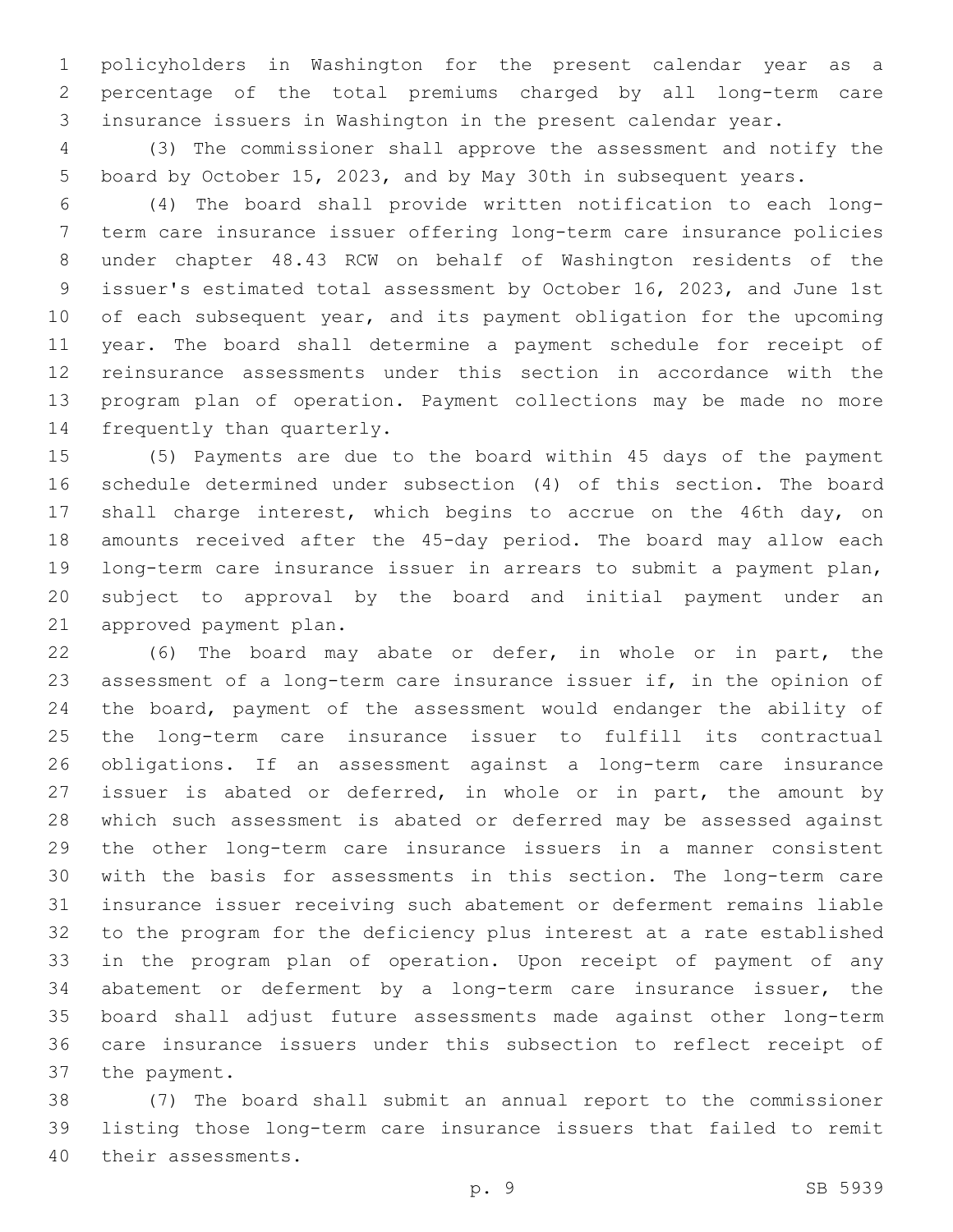(8) The board shall deposit annual assessments collected under this section, less the program's administrative expenses, with the state treasurer to the credit of the Washington long-term care reinsurance program account created in section 9 of this act.

 (9) A long-term care insurance issuer shall submit any annual statements or other reports deemed necessary by the board to calculate the assessment under this section in a manner consistent with the schedule and procedures in the program plan of operation.

 NEW SECTION. **Sec. 9.** WASHINGTON LONG-TERM CARE REINSURANCE PROGRAM ACCOUNT. (1) The Washington long-term care reinsurance program account is created in the custody of the state treasurer. All receipts from reinsurance assessments collected under section 8 of this act and any additional funding specifically appropriated to the account must be deposited directly into the account. Expenditures from the account shall be used to operate the program and to make reinsurance payments to eligible long-term care insurance issuers under the program. Only the commissioner may authorize expenditures from the account. The account is subject to the allotment procedures under chapter 43.88 RCW, but an appropriation is not required for expenditures.

 (2) The account may maintain an initial cash deficit for a period of no more than one fiscal year to defray its initial program costs. The legislature may make appropriations into the account to reduce 24 program administrative costs.

 (3) If the program is terminated, any funds remaining in the account, after allowances for remaining expenses and costs associated with the termination of the program, must be returned to the long- term care insurance issuers who have paid an assessment in the most recent assessment period in a manner consistent with the basis for 30 the assessments in section 8 of this act.

 NEW SECTION. **Sec. 10.** CARRIER RATE FILINGS. The commissioner shall require eligible long-term care insurance issuers to calculate the premium amount the eligible long-term care insurance issuer would have charged for the benefit year if the program had not been established. The eligible long-term care insurance issuer shall submit this information as part of its rate filing. The commissioner shall consider this information as part of the rate review.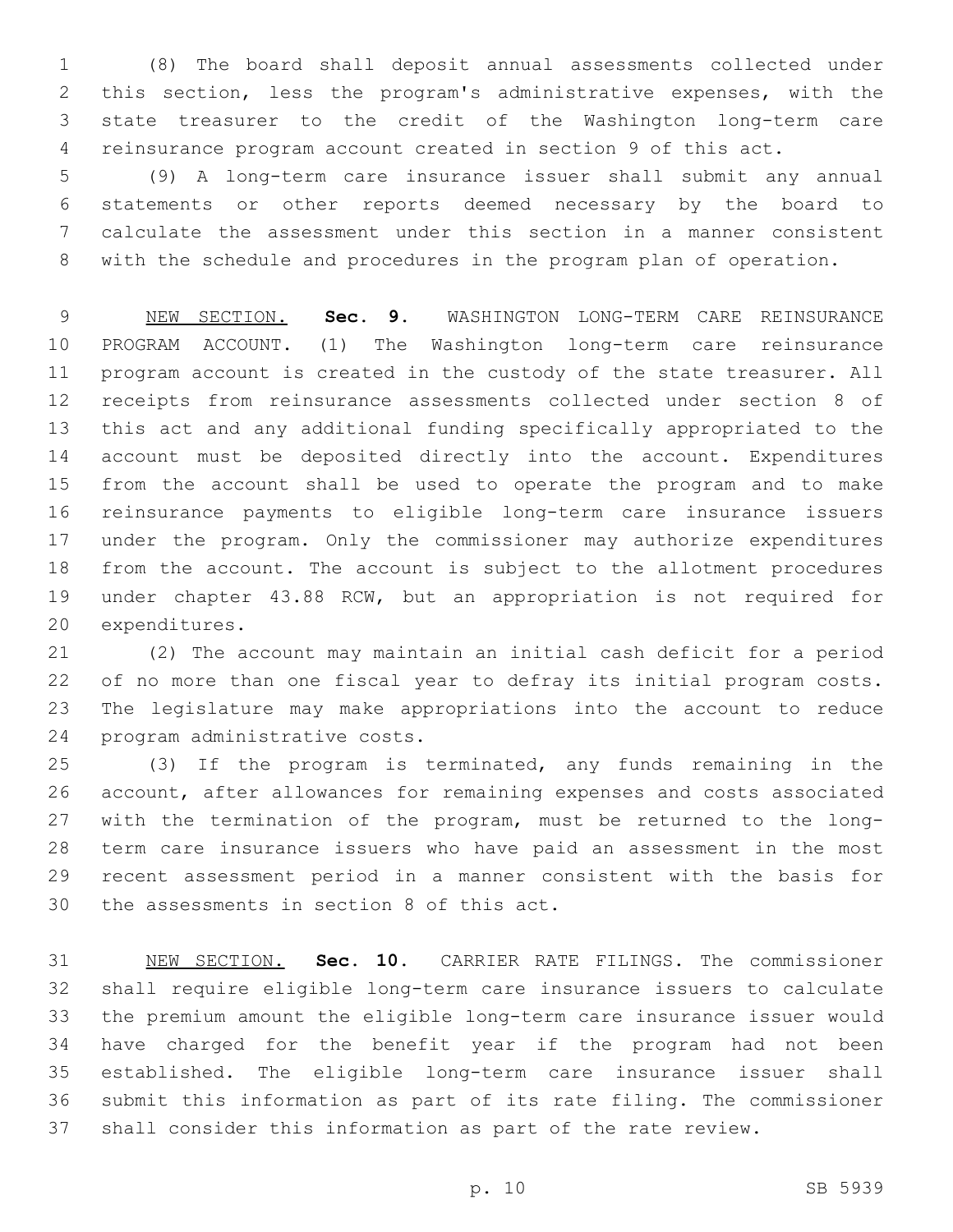NEW SECTION. **Sec. 11.** REQUIRED RULE MAKING. The commissioner may adopt rules necessary to carry out this chapter including, but not limited to, rules prescribing the annual establishment of the attachment point and measures to enforce reporting of long-term care policyholder information for purposes of determining expected costs for cohort groups, audits of long-term care insurance policyholder reporting, and payment of applicable assessments.

 NEW SECTION. **Sec. 12.** CIVIL AND CRIMINAL IMMUNITY. The program, long-term care insurance issuers assessed by the program, the board, officers of the program, employees of the program, contractors of the program and the contractors' employees, officers, or directors, the commissioner, the commissioner's representatives, and the commissioner's employees are not civilly or criminally liable and may not have any penalty or cause of action of any nature arise against them for any action or inaction, including any discretionary decision or failure to make a discretionary decision, when the action or inaction is done in good faith and in the performance of the powers and duties under this chapter. This section does not prohibit legal actions against the program to enforce the program's statutory or contractual duties or obligations.

 NEW SECTION. **Sec. 13.** A new section is added to chapter 82.04 22 RCW to read as follows:

 (1) A person who is taxable under this chapter is allowed a credit against the tax imposed under this chapter for annual reinsurance assessments paid pursuant to section 8 of this act.

 (2) The credit is equal to the amount of annual reinsurance assessment paid by the person pursuant to section 8 of this act for the reporting period. The credit may be carried over until used. Refunds may not be granted in the place of a credit.

 (3) No application is necessary for the tax credit. A credit earned under this section may be claimed only on returns filed 32 electronically with the department.

 (4) The provisions of RCW 82.32.805 and 82.32.808 do not apply to 34 this section.

 **Sec. 14.** RCW 42.56.400 and 2020 c 243 s 4 and 2020 c 240 s 9 are 36 each reenacted and amended to read as follows: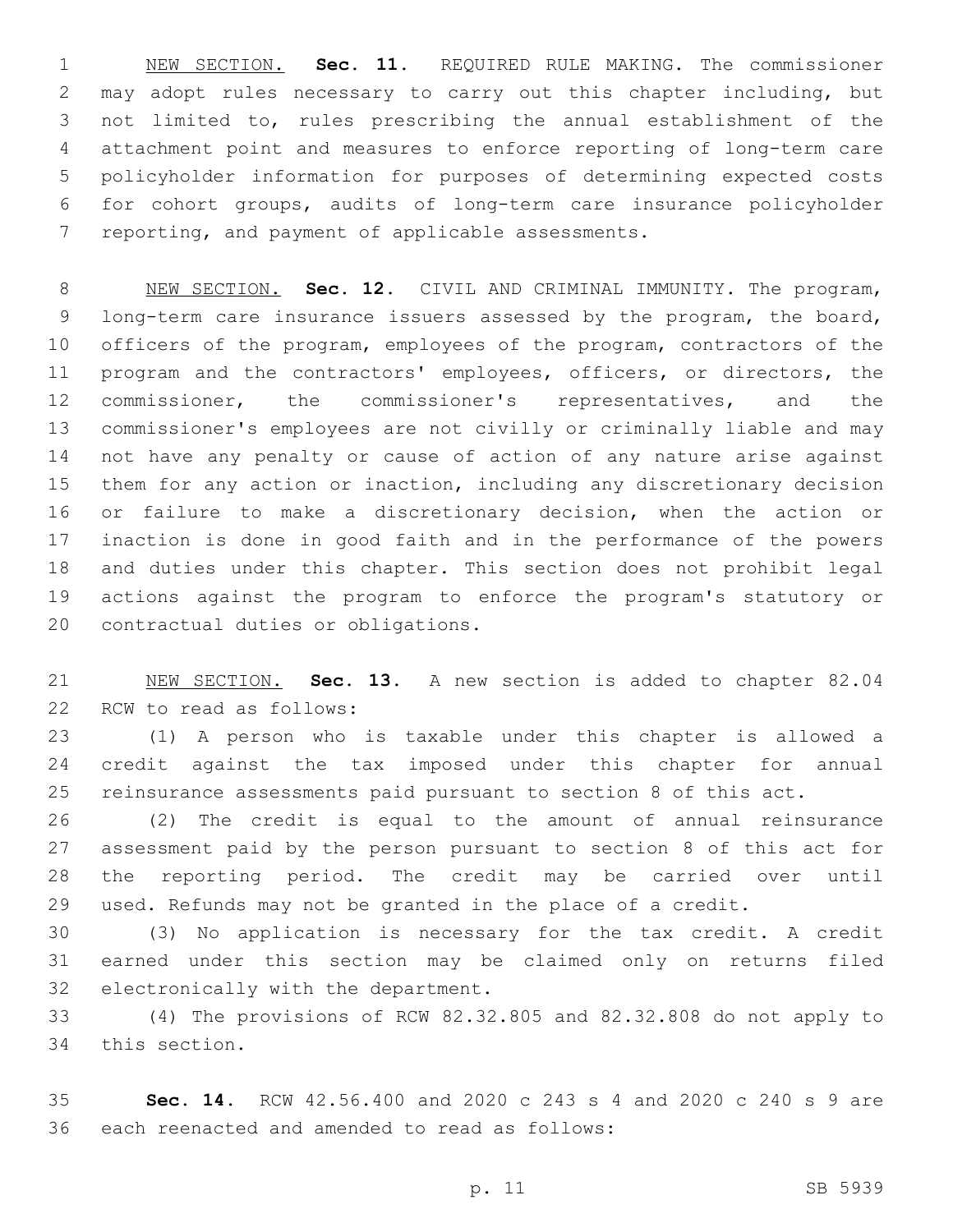The following information relating to insurance and financial institutions is exempt from disclosure under this chapter:

 (1) Records maintained by the board of industrial insurance appeals that are related to appeals of crime victims' compensation 5 claims filed with the board under RCW 7.68.110;

 (2) Information obtained and exempted or withheld from public inspection by the health care authority under RCW 41.05.026, whether 8 retained by the authority, transferred to another state purchased health care program by the authority, or transferred by the authority to a technical review committee created to facilitate the development, acquisition, or implementation of state purchased health 12 care under chapter 41.05 RCW;

 (3) The names and individual identification data of either all owners or all insureds, or both, received by the insurance 15 commissioner under chapter 48.102 RCW;

(4) Information provided under RCW 48.30A.045 through 48.30A.060;

 (5) Information provided under RCW 48.05.510 through 48.05.535, 48.43.200 through 48.43.225, 48.44.530 through 48.44.555, and 19 48.46.600 through 48.46.625;

 (6) Examination reports and information obtained by the department of financial institutions from banks under RCW 30A.04.075, from savings banks under RCW 32.04.220, from savings and loan associations under RCW 33.04.110, from credit unions under RCW 31.12.565, from check cashers and sellers under RCW 31.45.030(3), and from securities brokers and investment advisers under RCW 21.20.100, all of which is confidential and privileged information;

 (7) Information provided to the insurance commissioner under RCW 48.110.040(3);28

 (8) Documents, materials, or information obtained by the insurance commissioner under RCW 48.02.065, all of which are 31 confidential and privileged;

 (9) Documents, materials, or information obtained or provided by the insurance commissioner under RCW 48.31B.015(2) (l) and (m), 48.31B.025, 48.31B.030, 48.31B.035, and 48.31B.036, all of which are 35 confidential and privileged;

 (10) Data filed under RCW 48.140.020, 48.140.030, 48.140.050, and 7.70.140 that, alone or in combination with any other data, may reveal the identity of a claimant, health care provider, health care facility, insuring entity, or self-insurer involved in a particular claim or a collection of claims. For the purposes of this subsection: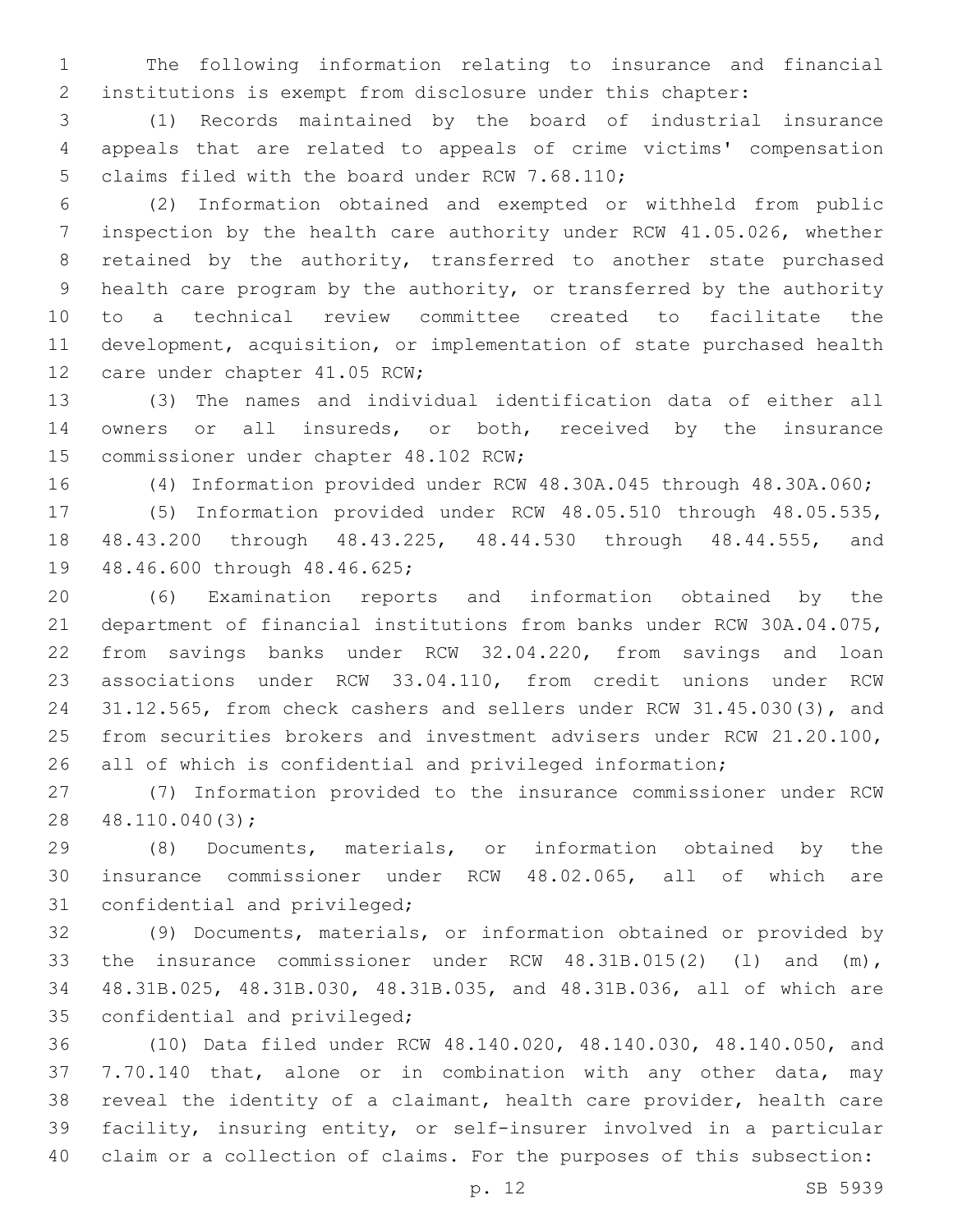(a) "Claimant" has the same meaning as in RCW 48.140.010(2). (b) "Health care facility" has the same meaning as in RCW 48.140.010(6).3 (c) "Health care provider" has the same meaning as in RCW 48.140.010(7).5 (d) "Insuring entity" has the same meaning as in RCW 48.140.010(8).7 (e) "Self-insurer" has the same meaning as in RCW 48.140.010(11); (11) Documents, materials, or information obtained by the 10 insurance commissioner under RCW 48.135.060; (12) Documents, materials, or information obtained by the 12 insurance commissioner under RCW 48.37.060; (13) Confidential and privileged documents obtained or produced by the insurance commissioner and identified in RCW 48.37.080; (14) Documents, materials, or information obtained by the

16 insurance commissioner under RCW 48.37.140;

 (15) Documents, materials, or information obtained by the 18 insurance commissioner under RCW 48.17.595;

 (16) Documents, materials, or information obtained by the insurance commissioner under RCW 48.102.051(1) and 48.102.140 (3) and 21  $(7)(a)(ii);$ 

 (17) Documents, materials, or information obtained by the insurance commissioner in the commissioner's capacity as receiver under RCW 48.31.025 and 48.99.017, which are records under the jurisdiction and control of the receivership court. The commissioner is not required to search for, log, produce, or otherwise comply with the public records act for any records that the commissioner obtains under chapters 48.31 and 48.99 RCW in the commissioner's capacity as a receiver, except as directed by the receivership court;

 (18) Documents, materials, or information obtained by the 31 insurance commissioner under RCW 48.13.151;

 (19) Data, information, and documents provided by a carrier 33 pursuant to section 1, chapter 172, Laws of 2010;

 (20) Information in a filing of usage-based insurance about the usage-based component of the rate pursuant to RCW 48.19.040(5)(b);

 (21) Data, information, and documents that are submitted to the office of the insurance commissioner by an entity providing health 38 care coverage pursuant to RCW 28A.400.275;

 (22) Data, information, and documents obtained by the insurance 40 commissioner under RCW 48.29.017;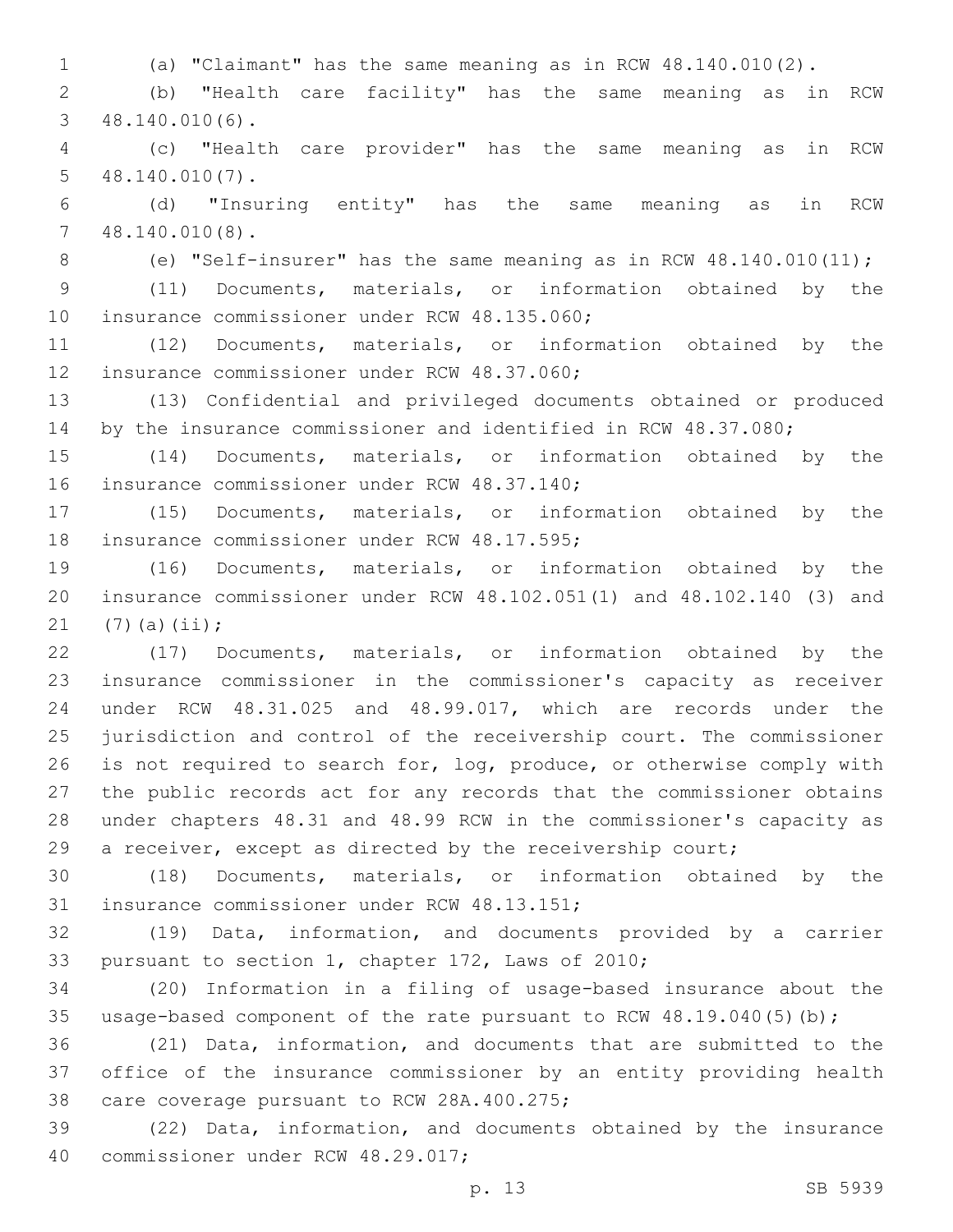(23) Information not subject to public inspection or public 2 disclosure under RCW 48.43.730(5);

 (24) Documents, materials, or information obtained by the insurance commissioner under chapter 48.05A RCW;4

 (25) Documents, materials, or information obtained by the insurance commissioner under RCW 48.74.025, 48.74.028, 48.74.100(6), 48.74.110(2) (b) and (c), and 48.74.120 to the extent such documents, materials, or information independently qualify for exemption from disclosure as documents, materials, or information in possession of the commissioner pursuant to a financial conduct examination and 11 exempt from disclosure under RCW 48.02.065;

 (26) Nonpublic personal health information obtained by, disclosed to, or in the custody of the insurance commissioner, as provided in 14 RCW 48.02.068;

 (27) Data, information, and documents obtained by the insurance 16 commissioner under RCW 48.02.230;

 (28) Documents, materials, or other information, including the corporate annual disclosure obtained by the insurance commissioner 19 under RCW 48.195.020;

 (29) Findings and orders disapproving acquisition of a trust 21 institution under RCW 30B.53.100(3);

 (30) All claims data, including health care and financial related data received under RCW 41.05.890, received and held by the health 24 care authority; ((and))

 (31) Contracts not subject to public disclosure under RCW 48.200.040 and 48.43.731; and

 (32) All claims for reinsurance payments submitted under section 28 7 of this act.

 NEW SECTION. **Sec. 15.** The following acts or parts of acts are each repealed:

 (1) RCW 50B.04.010 (Definitions) and 2021 c 113 s 1, 2020 c 98 s 32 1, & 2019 c 363 s 2;

 (2) RCW 50B.04.020 (Duties—Health care authority, department of social and health services, office of the state actuary, employment security department) and 2021 c 113 s 2, 2020 c 98 s 2, & 2019 c 363 36 s 3;

 (3) RCW 50B.04.030 (Long-term services and supports trust commission—Investment strategy subcommittee) and 2021 c 113 s 3 & 39 2019 c 363 s 4: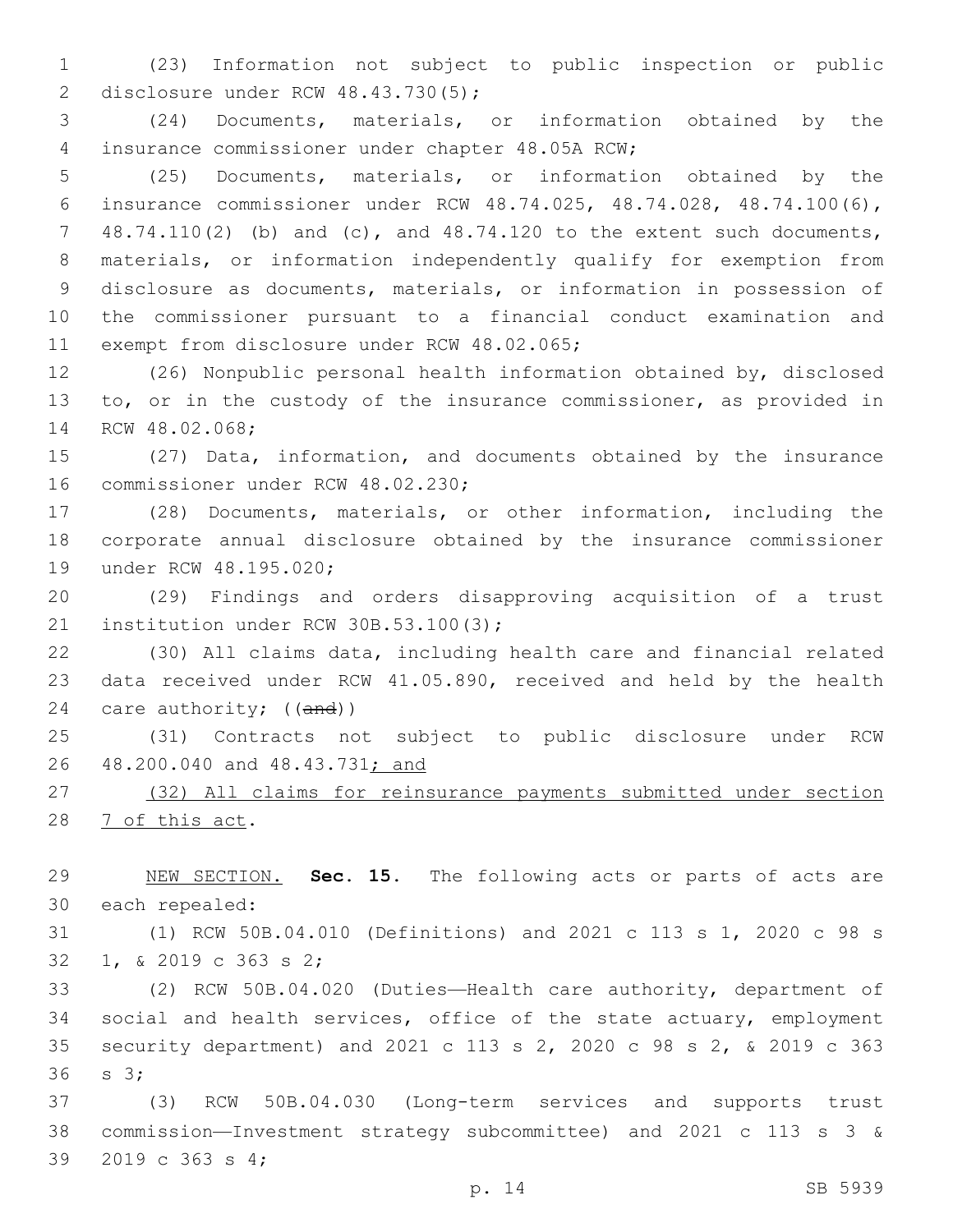(4) RCW 50B.04.040 (Long-term services and supports council— 2 Benefit unit adjustment) and 2019 c 363 s 5; (5) RCW 50B.04.050 (Qualified individuals) and 2021 c 113 s 4, 2020 c 98 s 3, & 2019 c 363 s 6;4 (6) RCW 50B.04.060 (Eligible beneficiaries—Determination— 6 Services and benefits) and 2019 c 363 s 7; (7) RCW 50B.04.070 (Payment of benefits) and 2019 c 363 s 8; (8) RCW 50B.04.080 (Premium assessment—Rate—Collection) and 2020 9 c 98 s 4 & 2019 c 363 s 9; (9) RCW 50B.04.085 (Premium assessment—Exemptions) and 2021 c 113 11 s 5 & 2020 c 98 s 7; (10) RCW 50B.04.090 (Election of coverage—Self-employed persons) and 2021 c 113 s 6, 2020 c 98 s 5, & 2019 c 363 s 10; (11) RCW 50B.04.095 (Election of coverage—Federally recognized 15 tribe) and 2021 c 113 s 7; (12) RCW 50B.04.100 (Long-term services and supports trust 17 account) and 2019 c 363 s 11; (13) RCW 50B.04.110 (Long-term services and supports trust account—Investment—Policies) and 2019 c 363 s 12; (14) RCW 50B.04.120 (Appeal of determinations) and 2020 c 98 s 6 21 & 2019 c 363 s 13; (15) RCW 50B.04.130 (Medicare data and waiver—Report) and 2019 c 23 363 s 14; (16) RCW 50B.04.140 (Reports to legislature) and 2019 c 363 s 15; (17) RCW 50B.04.150 (Benefits not income or resource) and 2019 c 26 363 s 16; (18) RCW 50B.04.160 (Entitlement not created) and 2019 c 363 s 28 17; and (19) RCW 50B.04.900 (Findings—2019 c 363) and 2019 c 363 s 1. NEW SECTION. **Sec. 16.** CODIFICATION. Sections 1 through 12 of this act constitute a new chapter in Title 48 RCW.

 NEW SECTION. **Sec. 17.** If any provision of this act or its application to any person or circumstance is held invalid, the remainder of the act or the application of the provision to other persons or circumstances is not affected.